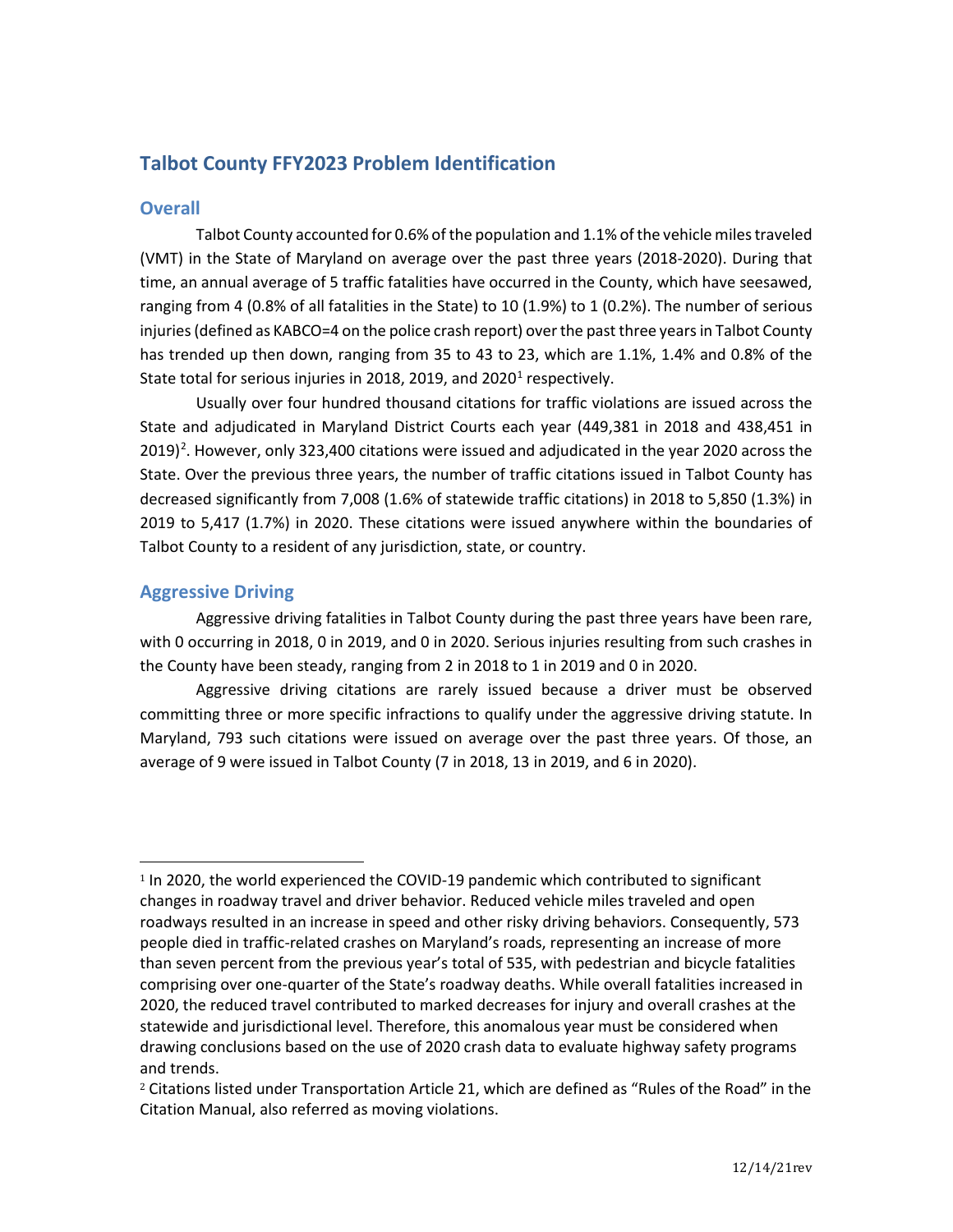### **Distracted Driving**

Since 2018, there have been an annual average of about 3 distracted driving fatalities occurring in Talbot County. In 2020, distracted driving in the County added 1 death to the State's distracted driving fatalities, a point on a trend that has oscillated over the previous three years (3 in 2018 and 5 in 2019). Serious injuries resulting from distracted driving crashes in the County have risen and fallen over the past three years, from 18 in 2018 (1.1% of all distracted driving serious injuries in the State) to 25 in 2019 (1.7% of all) to 10 in 2020 (0.8% of all). In 2020, 100.0% of all fatalities and 43.5% of all serious injuries recorded in Talbot County resulted from distracted driving crashes.

Distracted driving citations issued in Maryland during the past three years have decreased significantly, ranging from 33,655 in 2018 to 33,978 in 2019 and 19,450 in 2020. During the same period, distracted driving citations issued in Talbot County have seen a significant decrease, ranging from 585 in 2018 to 298 in 2019 and 142 in 2020. As a proportion of the distracted driving citations issued statewide, those handed out in the County accounted for 1.7% in 2018, 0.9% in 2019 and 0.7% in 2020.

#### **Impaired Driving**

Over the past three years, an average of 1 impaired driving fatality occurred per year in Talbot County. Fatalities from such crashes have stayed the same, ranging from 2 (1.4% of all impaired driving fatalities in Maryland) in 2018 to 1 (0.7% of all) in 2019 to 0 (0.0% of all) in 2020. Serious injuries resulting from such crashes in the County over the same time period have varied, ranging from 13 in 2018 (2.8% of all impaired driving serious injuries in the State) to 4 in 2019 (0.8% of all) to 9 in 2020 (2.0% of all). In 2020, 0.0% of all fatalities and 39.1% of all serious injuries in Talbot County resulted from impaired driving crashes, compared to 21.1% of all fatalities and 16.4% of all serious injuries from impaired driving crashes occurring throughout the State.

Impaired driving relates to driving while impaired by alcohol and/or drugs or controlled dangerous substances. Several citations may be issued at the point of an encounter with an impaired driver. Therefore, all judicial figures related to impaired driving will be quantified using arrests, not individual citations. Impaired driving arrests have steeply decreased in Maryland over the past three years, from 18,403 in 2018 to 18,279 in 2019 to 13,651 in 2020. During the same period, impaired driving arrests have varied in Talbot County, ranging from 216 in 2018 to 195 in 2019 to 199 in 2020. As a proportion of impaired driving arrests in the State, the number of impaired driving arrests in the County accounted for 1.2% in 2018, 1.1% in 2019, and 1.5% in 2020. Of the impaired arrests in the County in 2020, 3.5% were of older drivers (ages 65+) while 5.5% were of younger drivers (ages 16-20).

#### **Speeding**

During the past three years, Talbot County averaged 1 speeding related fatality per year, which have remained relatively constant over that time: 0 in 2018, 2 in 2019 and 0 in 2020. Serious injuries resulting from such crashes in the County over the past three years have been alternating, ranging from 1 in 2018 to 5 in 2019 and 1 in 2020. In 2020, 0.0% of statewide speeding related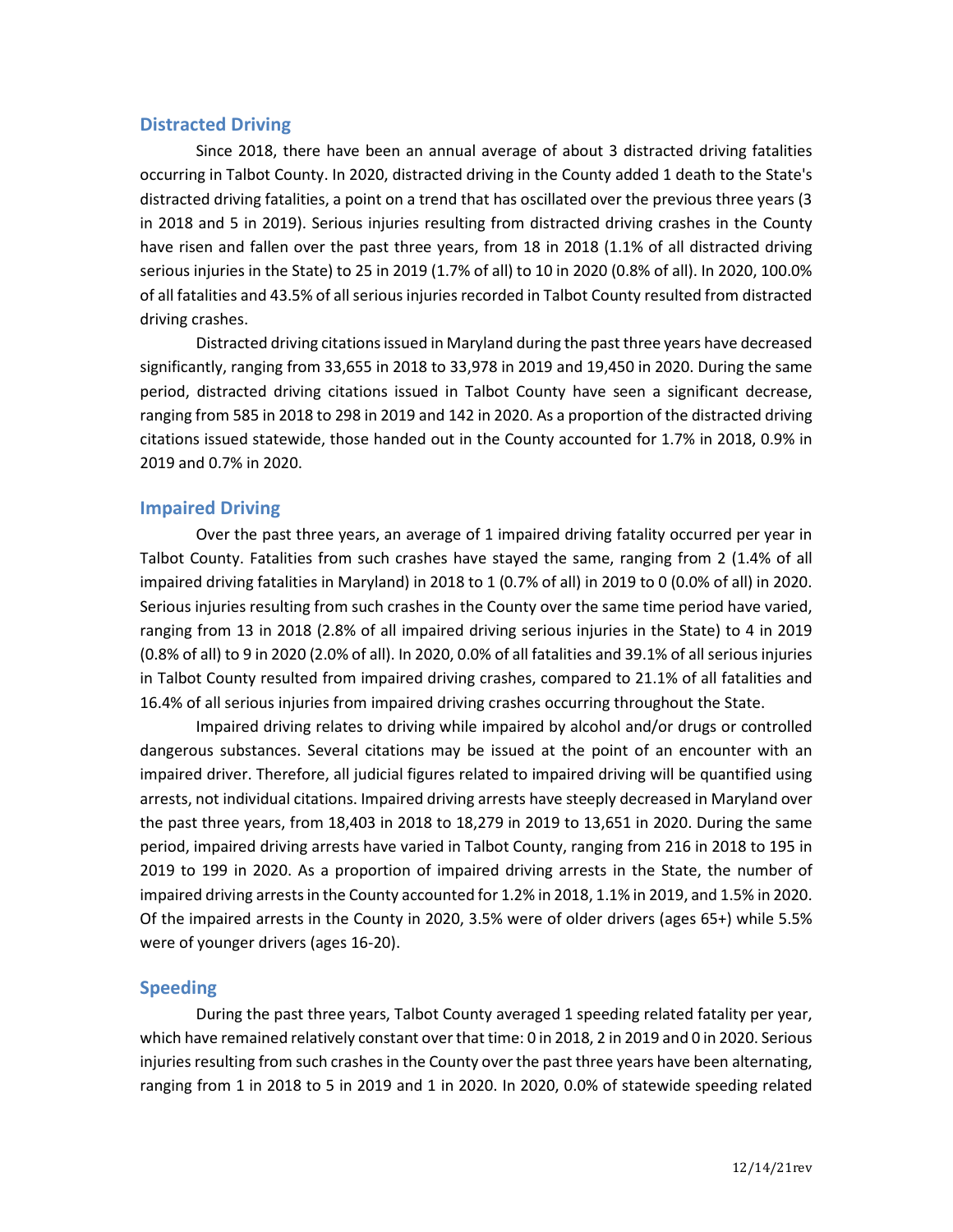fatalities and 0.3% of statewide speeding related serious injuries resulted from crashes in Talbot County. Over the same year, 0.0% of all fatalities and 4.3% of all serious injuries recorded in Talbot County were the result of crashes involving driving speed.

Speeding citations are very common even though those adjudicated through the District Court do not include automated enforcement. Speeding citations issued in Talbot County have seen a significant decrease over the past three years, with 4,274 (2.2% of statewide speeding citations), 3,485 (1.9% of statewide), and 3,245 (2.1% of all) issued in 2018, 2019, and 2020, respectively. Statewide speeding citations have steeply decreased over the same three years: 195,649, 182,213, and 151,419. Speeding citations comprised 59.9% of all Talbot County citations in 2020.

#### **Non-motorists**

Non-motorists are defined here as pedestrians (on foot) and bicyclists. Pedestrian fatalities in Talbot County have been rare over the previous three years, from 0 (2018) to 1 (2019) to 0 (2020), while serious injuries have remained almost steady, ranging from 1 (2018) to 2 (2019) to 0 (2020). The occurrence of bicyclist fatalities in Talbot County has been uncommon, with 0 in 2018, 1 in 2019, and 0 in 2020, while serious injuries to bicyclists have also been uncommon, ranging from 0 in 2018 to 1 in 2019 to 0 in 2020.

Very few non-motorist citations are issued throughout the State, to either the pedestrian or the motor vehicle driver. Typically, more violations are issued to drivers, and in Talbot County 0 were issued to drivers against pedestrians or bicyclists in 2020, while 0 were issued to pedestrians or bicyclists that year.

#### **Motorcycles**

Motorcycle rider fatalities have been infrequent over the past three years in Talbot County, ranging from 0 (2018) to 0 (2019) to 0 (2020). Serious injuries to motorcyclists have been steady, ranging from 2 (2018) to 1 (2019) to 0 (2020).

Maryland has had a universal helmet law in place for several decades, consequently the incidence of unhelmeted motorcyclists involved in a crash is low. The State has averaged 7 unhelmeted motorcycle rider fatalities per year over the past three years, therefore, unhelmeted motorcycle fatalities in Talbot County have been rare (an average of 0 per year). In addition, 0 seriously injured riders in Talbot County were unhelmeted in 2020 (compared to 0 in 2018 and 0 in 2019).

#### **Older Drivers**

In Maryland, older driver safety programs focus on drivers of age 65 years or older. The data presented here on fatalities and serious injuries include any person involved in a crash with an older driver. Older drivers were involved in crashes that resulted in an average of 94 fatalities in Maryland each year (85 in 2018, 105 in 2019 and 91 in 2020). During that time, serious injuries resulting from these crashes in Maryland have seen a significant decrease, ranging from 518 in 2018 to 512 in 2019 to 381 in 2020. Fatal crashes involving older drivers in Talbot County averaged 1 over the same period (ranging from 1 in 2018, 2 in 2019 to 0 in 2020). Further, serious injuries